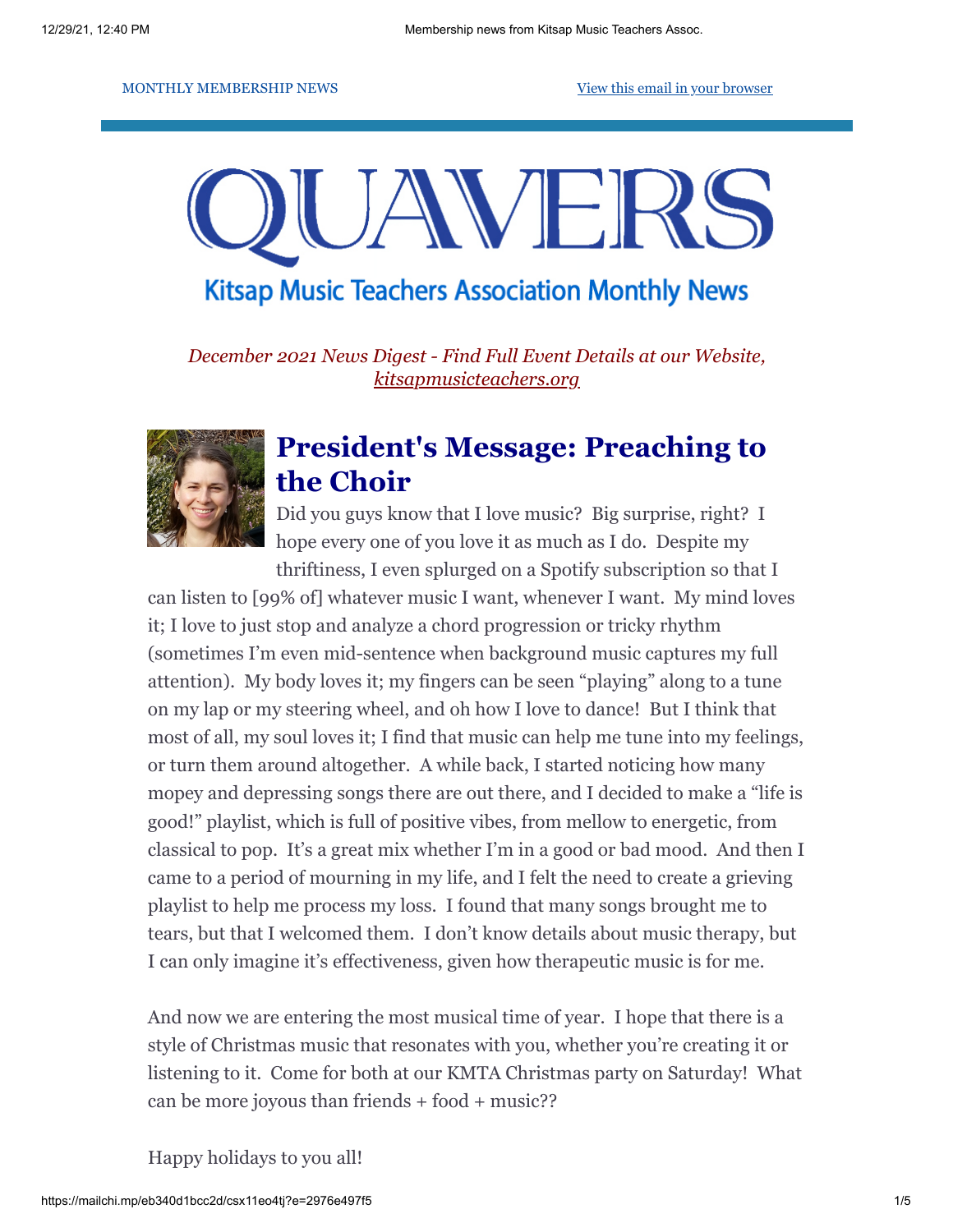### **Laura Meredith**

President, Kitsap Music Teachers Association

P.S. See? I told you November rain wouldn't last forever… Now it's December rain! ;-)



# **From the Vice-President: Meeting News**

There is no regular KMTA meeting this month. Instead, we have our wonderful "Come and Sing" Christmas party at Jane's house! See below for details!

### **Melanie Stroud**

Vice President

# **You are Invited!**

The KMTA Christmas party is back in person this year! Please join us Saturday evening December 4th at 7 pm for music, food and fellowship among friends! If you have not yet RSVP'd please do that now, by [clicking HERE,](https://forms.gle/kq4kkTLS4PAAF7eX9) or calling Jane at (360) 297-3495. (Remember that it will be at her house this year.) Bring a small wrapped gift, an appetizer or dessert to share, and any Christmas music and/or instrument(s) of your choice! Please see the two most recent emails from KMTA for Jane's address and driving directions.

# **MAP Registration Now Open!**

The Music Artistry Program registration is now open! Please encourage your students to participate. Our event's registration deadlines are December 15th for piano and voice, and January 15th for strings. For your convenience, please click on the following links to access a registration worksheet and a handy guide to navigate the WSMTA MAP registration forms:

[Registration Worksheet](https://drive.google.com/file/d/1mM00ul_L7tPimruPlF6baiWBaZ8ep1Q-/view?usp=sharing) [WSMTA MAP Registration Guide](https://drive.google.com/file/d/12fdG6BVww5EEbYRh3gmb31uNuxAFQR4p/view?usp=sharing)

Please note that if you have not yet been in touch with your MAP chair about participating, please do that before registering. They are:

Sun Gamble, Piano MAP chair, sungamble69@yahoo.com Melanie Kurtzbein, Strings MAP chair, kurtzbein4@gmail.com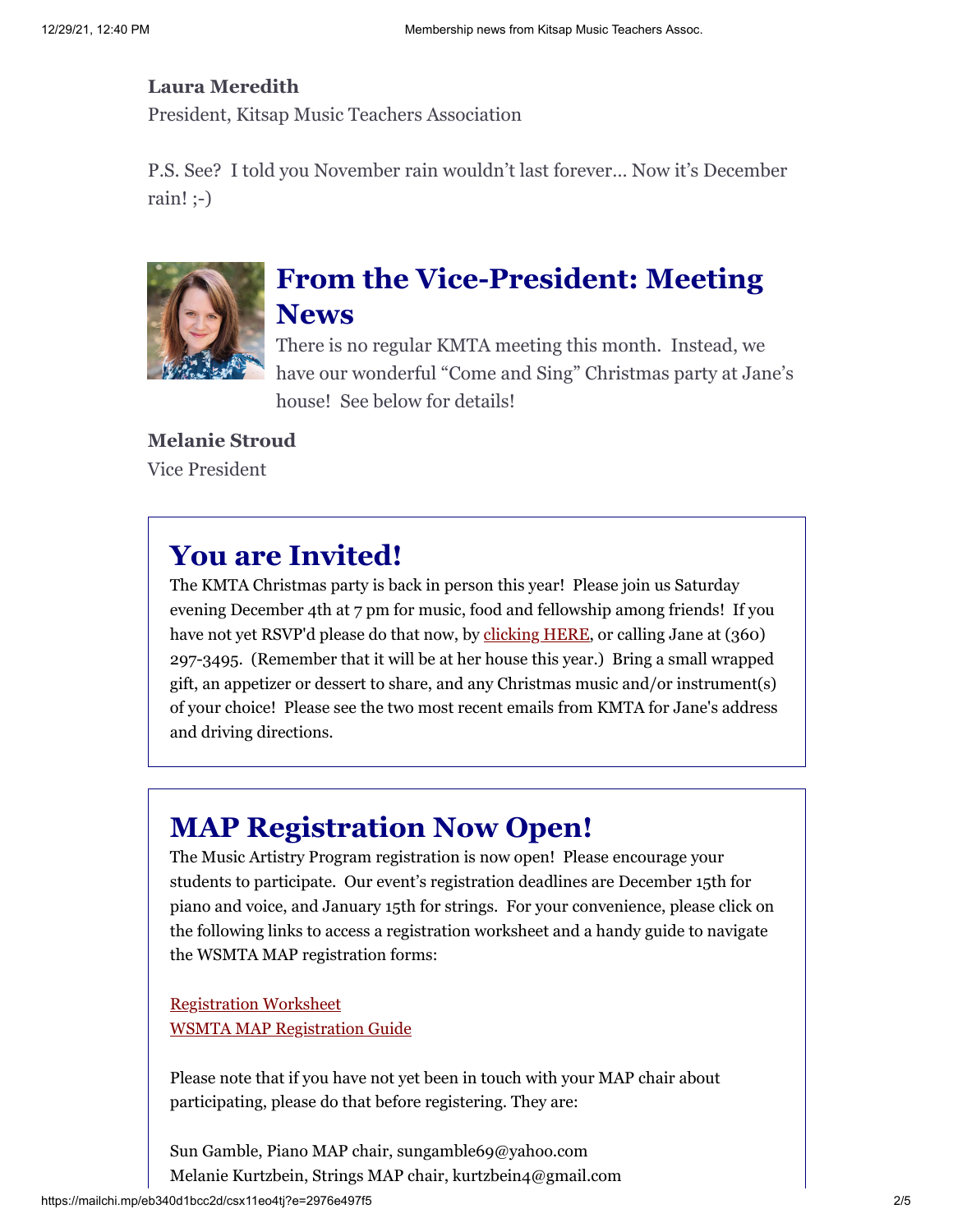Melanie Stroud, Voice MAP chair, melaniejoymusic96@gmail.com

WSMTA office will be closed for holidays between December 23 - Jan 3. Please test your WSMTA account login in early December, so that if you need assistance with account lockout, Carrie [\(wsmtaoffice@gmail.com](mailto:wsmtaoffice@gmail.com)) or Jason ([jason.kuo@gmail.com\)](mailto:jason.kuo@gmail.com) will be able to help you.

Happy Holidays!

## **State conference volunteers still needed**

We are looking forward to an in-person state conference next year! It is scheduled for June 23-25 at Lower Columbia College in Longview. Laura Curtis, Co-Chair of WSMTA 2022 Conference, is a still in need of volunteers to help with the following jobs:

Banquet Monitor Packet Presenters Publicity

Job descriptions for each of these can be found **HERE**.

If you feel you could help with any of these, or would just like more information, please contact Laura Curtis: [curtislj@whitman.edu](mailto:curtislj@whitman.edu)

# **Kitsap Young Musicians Festival - Celebrating Live Music Again!**

We had an inspiring and diverse day of music on November 6. There were three recitals with nearly 50 students representing about a dozen studios from KMTA.

We are so grateful for the hospitality of Central Kitsap Presbyterian Church. Special thanks to KMTA member and church liaison Diane Layton, who arrived early and stayed late to check on all the details. Thank you to Melanie Stroud for providing her microphone and speaker for the day.

Thank you to teachers who helped out at the recitals, collected permission slips and kept things running smoothly.

Finally, great news: The KMTA Board has voted to use funds from KMTA's Dorothy Woodcock Endowment to fully underwrite the festival this year. Participating teachers and students: your registration fees have been waived!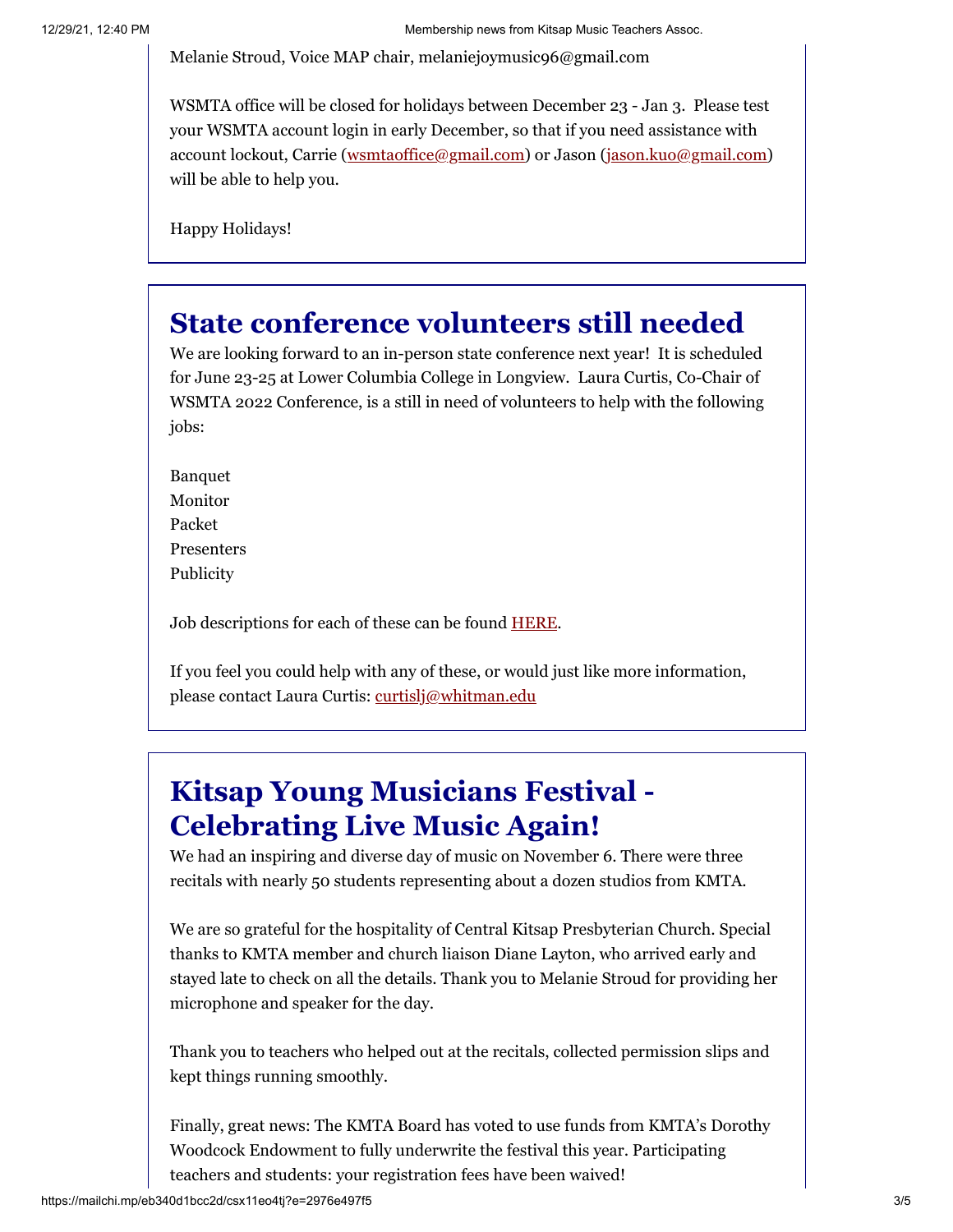Krista Seely, KYMF Chair

# **Carnival Planning**

Just a reminder to email Melanie Stroud at [melaniejoymusic96@gmail.com](mailto:melaniejoymusic96@gmail.com) with your tentative number of students for Carnival and your availability for volunteering!

### **Do you have info to distribute to KMTA?**

Please send all communication items (website updates/documents, email blasts, Quavers articles, etc.) to Melanie Kurtzbein: kurtzbein4@gmail.com . Plain text in an email body and image files work best.

*Quavers* articles should be submitted at least 3 days before the end of the month.

#### **UPCOMING EVENTS**

*Check for registration deadlines, instructions, documents, contacts and more at the linked pages.*

KMTA "Come and Sing" Christmas Party Saturday December 4, 7 pm At the home of Jane Melin

[Piano, String and Vocal Music Artistry Programs](http://www.kitsapmusicteachers.org/map/) (MAP) February-March 2022

KMTA [Performance Competitions](https://kitsapmusicteachers.org/competitions-and-awards/) March 26, 2022

[KMTA Music Carnival and WSMTA Music Literacy](http://www.kitsapmusicteachers.org/kmta-music-carnival/) Program April 23, 2022

[Senior Celebration and Awards](http://www.kitsapmusicteachers.org/senior-celebration/) TBA

#### **MORE FROM KMTA**

*For the latest information on upcoming events, watch for email alerts to items posted on our [News](http://www.kitsapmusicteachers.org/news/) page.*